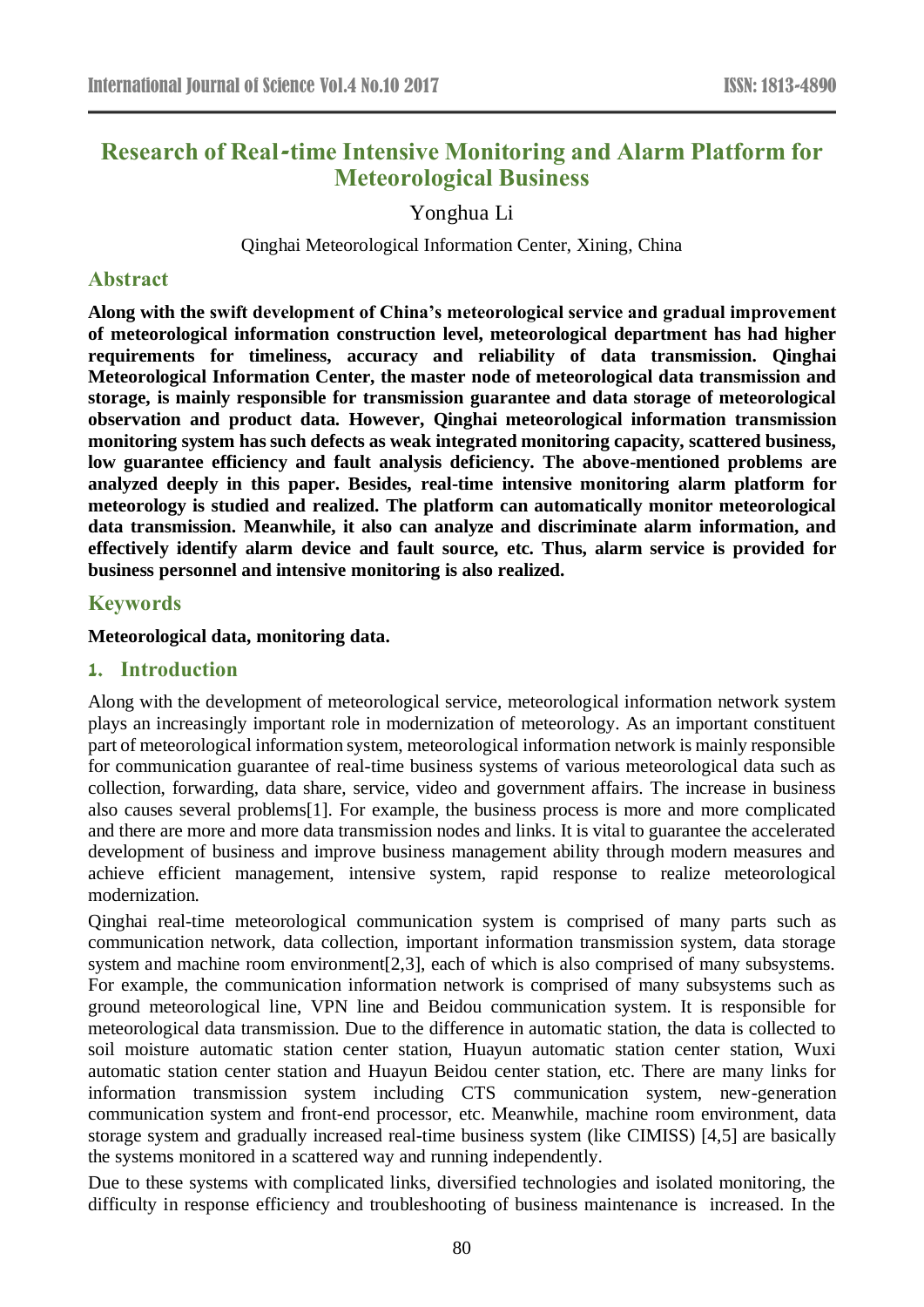meantime, there are practical transmission monitoring and real-time data display system for the city and county, which is the prominent problem at the present. If not solved soon, it will severely restrain the rapid development of Qinghai meteorological information service.

### **2. System architecture design**

To build a monitoring alarm platform, network resource, hardware resource, software resource and database resource involved in all business systems are mainly included into the unified monitoring alarm platform. In addition, by eliminating the difference in business software and data collection measures, it is necessary to realize unified management, standardization, disposal, manifestation, user login and access control for different data sources so as to ultimately realize standard, automatic and intelligent monitoring management

System design architecture can be divided into 6 layers, as shown in the following diagram:



Data collection layer: Located on the bottom layer, mainly collecting network data, business system data, database data, operating system data, etc., and then standardizing and storing the collected data. Data display layer: located at the second layer, a web display interface, displaying the data obtained on the data collection layer in a unified way. The way of display can be curve chart, histogram and pie state, etc. Through data graph, the business personnel can know about the meteorological data transmission and device system running state within a period of time and basis for troubleshooting or solving problems can be provided for the business personnel.

Data extraction layer: located on the third layer, mainly standardizing and filtering the data obtained on the data collection layer, and extracting the necessary data to the monitoring alarm module, which is the junction of monitoring and alarm modules.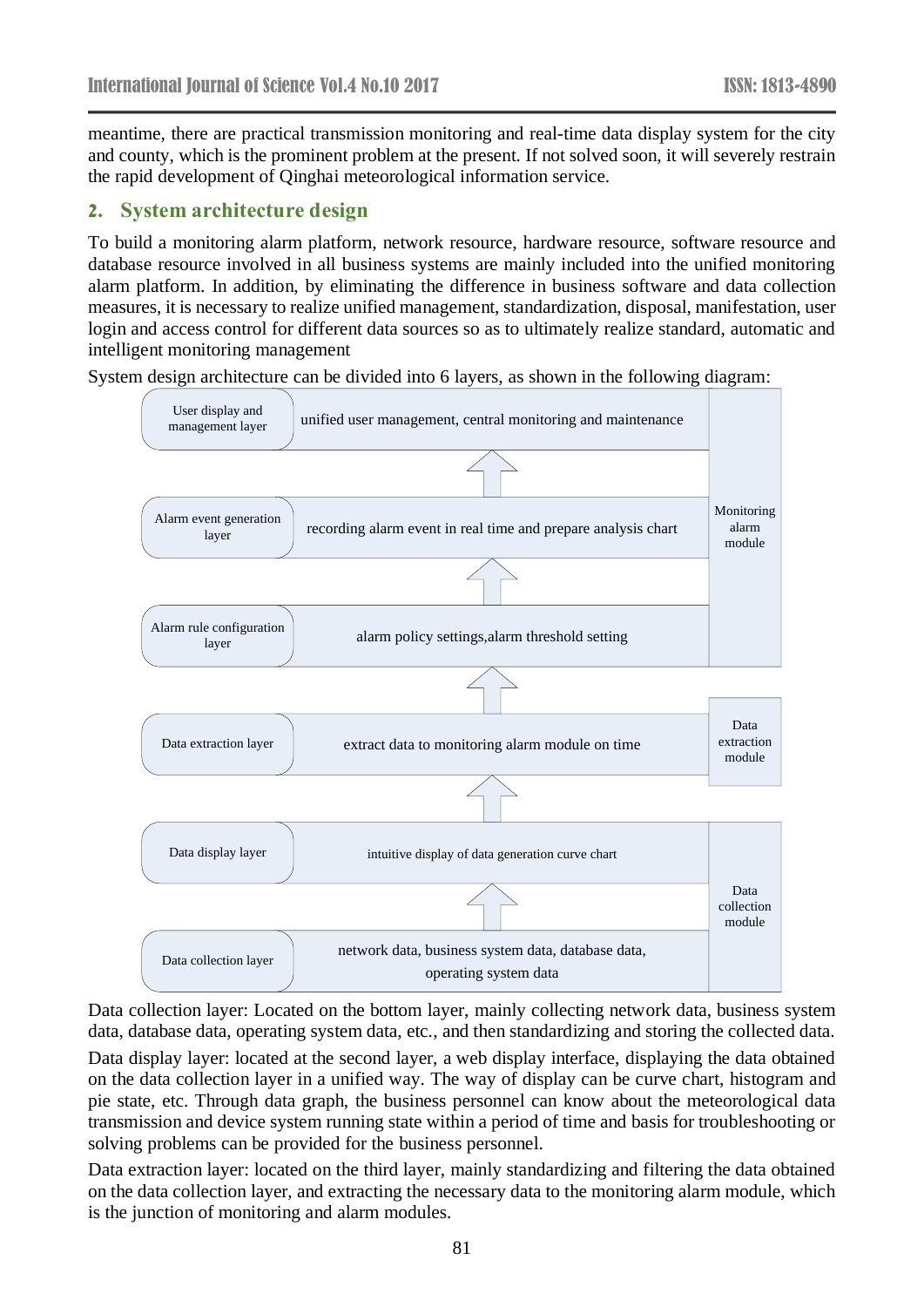Alarm rule configuration layer: located on the fourth layer, setting alarm rules, alarm threshold value, alarm contact and way for the data obtained on the third layer.

Alarm event generation layer: located on the fifth layer, mainly recording the alarm event in real time and store alarm result in the database for standby use and form analysis report on alarm result to make statistics of fault rate and occurrence tendency within a period of time.

User display management layer: located on the top layer, a web display interface, mainly displaying the monitoring statistics result and alarm fault result in a unified way and realizing multi-user and right management, unified user and right control.

From the perspective of functional realization, these 6 layers are divided into three modules, including data collection, data extraction and monitoring alarm, each of which has following functions:

Data collection module: the module is mainly used to complete collection and graphic display of basic data. There are many ways of data collection. The basic data of equipment system is realized through SNMP, agent module or defined script. The meteorological data is obtained through meteorological business system interface or log and by using Ganglia.

Data extraction module: the module is mainly used to complete screening, filtering and collection of data and extract the necessary data to the monitoring module from data collection module. Data extraction can be realized through interface provided by the data collection module or defined script.

Monitoring alarm module: the module is mainly used to monitor the setting of monitoring script, alarm rule, alarm threshold value and contact of monitoring script, and centrally displaying and recording the alarm result. The common monitoring alarm tools include Nagios and Centreon, etc.

### **3. System realization function**

To be adapted to the construction and business requirement of Qinghai meteorological information, B/S structure is mainly used for the platform. Linux is used for the operating system of server.the database used for the platform and most functional modules are operated on Linux system. Very little monitoring information can be collected and processed on the client software of windows platform. It is mainly used to realize province's network operation status monitoring module, important business system monitoring module, message transmission monitoring module, data processing monitoring module and monitoring alarm module.

(1) Real-time monitoring of province's meteorological ground bandwidth network system: monitoring province's meteorological ground special network device operation status in real time, analyzing information of core network device and automatically sending maintenance information of device to the data center of meteorological bureau. Besides, under the circumstance of disconnected network, meteorological data can be monitored and alarm information can be obtained in different areas according to the actual situation. Many ways including "voice, horse race lamp or pop-up windows at the web page " and SMS can be used for alarm information. Additionally, monthly statement can be formulated for the convenience in management.

(2) Real-time monitoring of important business system: real-time monitoring of provincial-level business systems such as center station software, CTS system, meteorological information service platform. In case of fault in equipment and system software, alarm can be given through many ways such as "voice, horse race lamp or pop-up windows at the web page". additionally, monthly analysis report can be prepared so that user and business management departments at all levels can check it.

(3) Whole process business monitoring of meteorological data: whole process business monitoring of meteorological data including production, transmission, storage and application can be built through technical development. Data collection, hand-out and storage state can be displayed through web page. The alarm can be given through many ways such as "voice, horse race lamp at the web page or pop-up window and SMS" under the circumstance of abnormal data transmission. In addition, various statements can be prepared in real time according to business standard for the sake of convenience in inquiry and management. All data sources of the system is from CIMISS system.